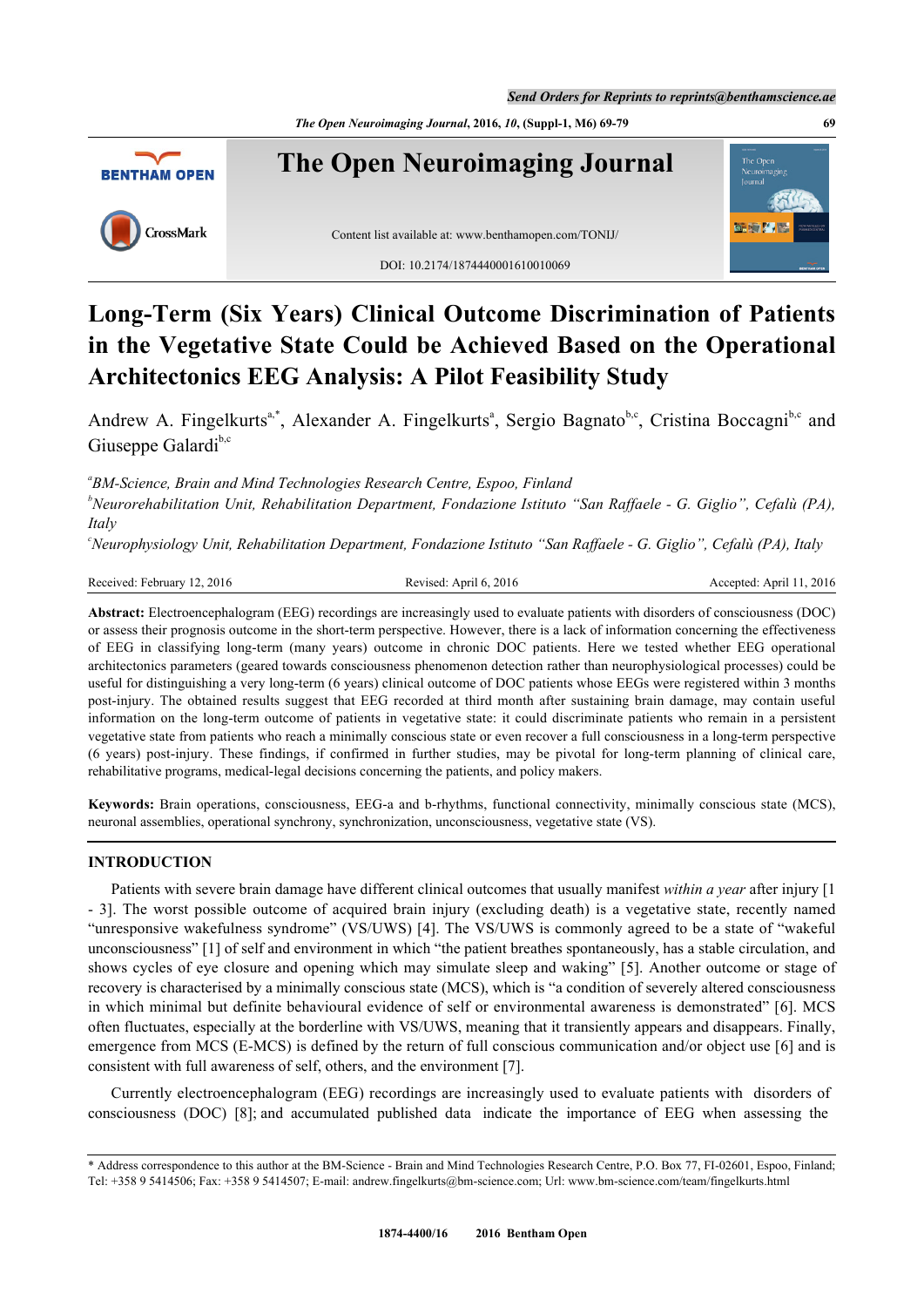degree/type of brain damage and the prognosis of patients in the *early stages* of DOC [\[9](#page-8-7) - [14](#page-8-8)]. The EEG analysis approaches include either the simplest conventional measures based on the qualitative visual evaluation of EEG traces or the use of ad hoc scales [\[10,](#page-8-9) [11,](#page-8-10) [15](#page-8-11)], or a number of analytical algorithms aiming at extracting quantitative EEG parameters in an attempt to classify the severity of brain damage or assess outcome prognosis [[16](#page-8-12) - [25\]](#page-9-0). EEG is a particularly well-suited technology for this purpose: it is routinely available in most clinics/laboratories, non-invasive, and relatively inexpensive, it allows for repeated or extended measurements at the bedside, and it directly measures neuronal dynamics that is remarkably correlated with behavior, cognition, and consciousness [[26](#page-9-1) - [31](#page-9-2)].

However, there is a lack of information concerning the effectiveness of EEG analysis for the ascertainment of longterm (*many years*) outcomes in chronic DOC patients [\[32](#page-9-3)], despite the fact that it may have crucial importance for longterm planning of clinical care, rehabilitative programs aiming to improve the patients' wellbeing and recovery, and medical-legal decisions concerning the patients, as well as for the families of patients and policy makers. For example, since 90s Dutch ethical, medical, and legal legislation considers life-sustaining treatment, including artificial nutrition and hydration (ANH), for the sole purpose of prolonging VS/UWS beyond reasonable chances of recovery of consciousness to be medically futile[[33\]](#page-9-4) and a violation of human dignity [\[34](#page-9-5)].

Hence, the aim of the present retrospective study was to use the 6-year post-injury assessment of long-term DOC patient outcomes (VS/UWS, MCS, E-MCS) in order to find the discriminating parameters in the EEG data recorded within 3 month post-injury. EEG measures that are based on the theory of consciousness are particularly attractive for this purpose<sup>[1](#page--1-0)</sup> because they have critical practical implications in the clinic [\[40\]](#page-9-6), allowing indexing and distinguishing unconscious states from the presence of minimal or full consciousness [\[14,](#page-8-8) [43](#page-10-0)]. Operational architectonics (OA) methodology for EEG analysis [\[28](#page-9-7), [30](#page-9-8), [44](#page-10-1), [45](#page-10-2)] is one of such approaches.

A comprehensive review of this methodology can be found elsewhere[[31](#page-9-2), [46](#page-10-3)]. Here we provide only a brief summary.In short, according to the OA theory [[45](#page-10-2)] local fields of transient functional neuronal assemblies are equivalent to operations that can be conscious (phenomenal<sup>[2](#page--1-0)</sup>). For example, some neuronal assemblies display preferential processing for color, others for shape, yet others for motion, smell, *etc.* [[48](#page-10-4)]. Such *simple operations responsible for qualia* are reflected in the electrical brain field (EEG) in the form of local *quasi-stationary segments* that can be conceptualized as standing waves within a 3D volume (for a review see [[31](#page-9-2), [44](#page-10-1) - [46](#page-10-3)]), and could be measured using adaptive EEG segmentation procedure[[31,](#page-9-2) [46\]](#page-10-3). It has been experimentally shown that parameters of EEG segments (number, duration, amplitude, and others) are reliably and consistently correlated with changes in the phenomenal (subjective) content both during spontaneous (stimulus independent) and induced (stimulus dependent) experimental conditions [\[31\]](#page-9-2). At the same time, to have a phenomenal experience of any complex object/concept or scene, several simple features of that object/concept/scene should be spatially and temporally integrated [\[45\]](#page-10-2). According to OA theory, this complexity requires *temporally coordinated operations* (equivalent of synchrony of local bioelectrical fields) of many neural assemblies, which selectively emerge from the entire brain (for a detail discussion see[[45](#page-10-2)]). This process can be measured directly using an *EEG operational synchrony index* [\[31,](#page-9-2) [46](#page-10-3)]. Several synchronized complexes of neuronal assemblies (so-called operational modules - OMs) can further synchronize among each other forming even more complex spatial-temporal structures, thus constituting a clear nested functional hierarchy [\[49](#page-10-5)] allowing a conscious mind to be expressed [[29,](#page-9-9) [30](#page-9-8), [45](#page-10-2)]. This OA strategy of EEG analysis has been validated in a number of electrophysiological, cognitive, and clinical studies and is proven to be robust, consistent, and statistically reliable (for a review see [[29](#page-9-9) - [31](#page-9-2), [44](#page-10-1) - [46\]](#page-10-3)).

OA analysis of DOC patients' EEGs revealed that the absence of consciousness in patients in VS/UWS is paralleled by dramatic impairment of overall EEG operational architecture (Fig. **[1](#page-2-0)**): neuronal assemblies diminish, their life span shortens significantly, and they become highly unstable and functionally disconnected (desynchronized) from one another, including the default mode network [\[21,](#page-8-13) [29\]](#page-9-9). At the same time, fluctuating (minimal) awareness in patients in MCS was paralleled by partial restoration of EEG operational architecture: increased size, life span, and stability of

2 Phenomenal consciousness refers to the sort of awareness that there is something to enjoy, from the subject's (first-person) point of view [\[47](#page-10-6)].

<sup>&</sup>lt;sup>1</sup>Usually EEG analyses utilize parameters/indexes which relate to physiological rather than conscious processes/states/contents [\[35](#page-9-10)] (for similar view see [[36](#page-9-11), [37\]](#page-9-12)). In this sense, such parameters are independent of consciousness theory. This presents a serious limitation given that, as it is correctly pointed out by Schnakers and Zasler [\[38](#page-9-13)], "in absence of a full understanding of the neural correlates of conscious perception, it remains difficult to interpret functional imaging data in brain-damaged patients as proof or disproof of their conscious experience", as well as reliably predict consciousness presence or absence in such patients[[39\]](#page-9-14). Therefore, it is crucially important to resort to theory-based EEG indexes of consciousness/unconsciousness in order to guide clinicians in the choice of meaningful diagnostic/prognostic criteria [\[35,](#page-9-10) [40\]](#page-9-6) (for similar argumentation see also [[39,](#page-9-14) 41, [42\]](#page-9-15)).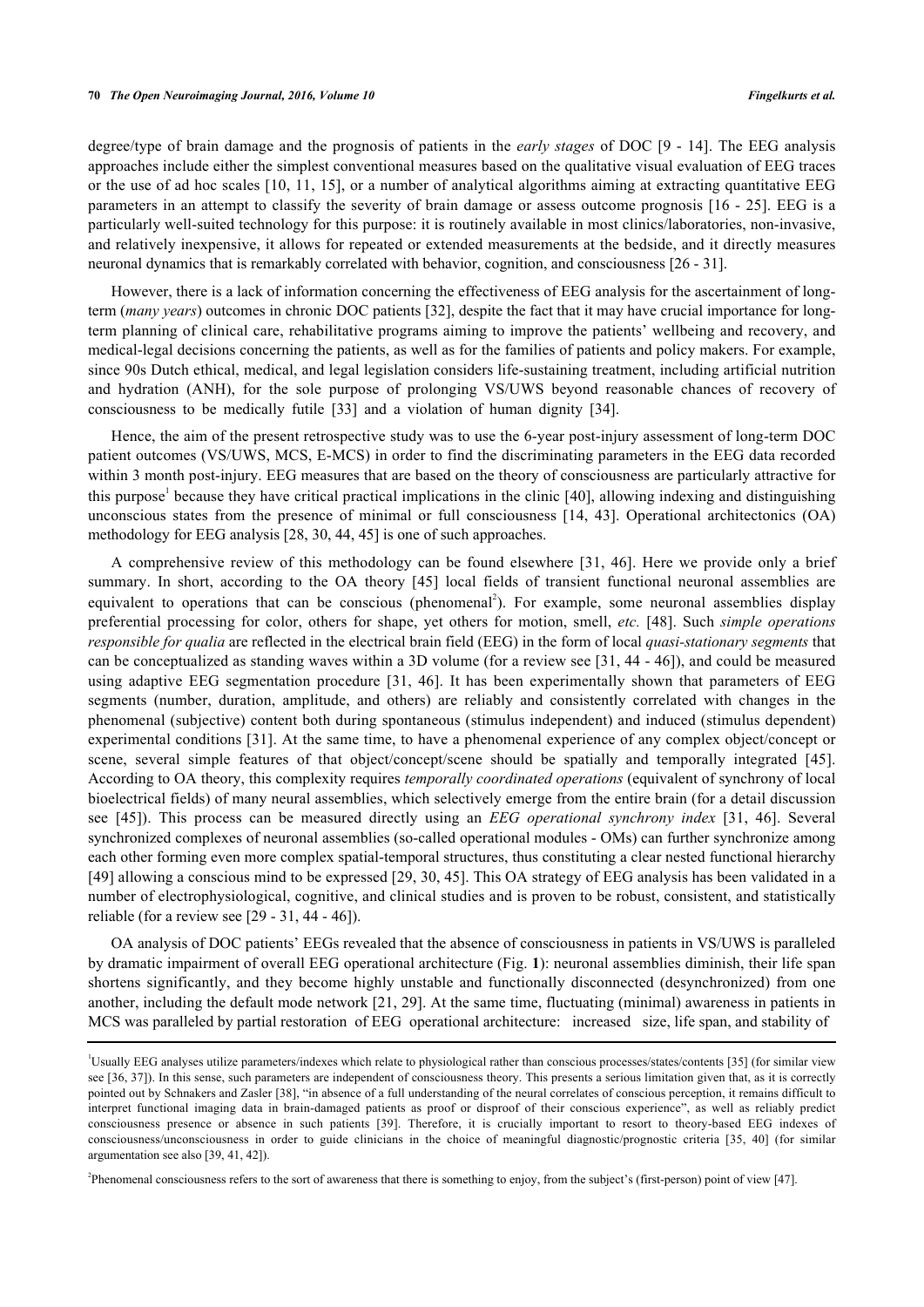<span id="page-2-0"></span>neuronal assemblies, together with an increased number and strength of functional connections among them (Fig. **[1](#page-2-0)**),approaching the level found in healthy fully conscious participants [\[21](#page-8-13), [29](#page-9-9)]. Foremost, OA methodology was able to reliably discriminate (at the group level) between patients in VS/UWS and MCS independent of brain damage etiology, thus indicating that OA EEG parameters capture consciousness phenomenon itself rather than physiological parameters of brain damage [\[35](#page-9-10)]. Further, OA EEG parameters registered 3 months post-injury (in patients in VS/UWS) were able to reliably predict consciousness recovery 6 months post-injury [\[23](#page-9-16)].



**Fig. (1).** Schematic presentation of relation of analytical model of consciousness to brain (EEG) operational architectonics parameters. Abbreviations: EEG: electroencephalogram; VS/UWS: vegetative state/unresponsive wakefulness syndrome; MCS: minimally conscious state; E-MCS: emergence from minimally conscious state to full consciousness. Further explanations are provided in the text.

In light of these results, it is reasonable to test whether EEG operational architectonics parameters could also be useful in determining very long-term (6 years) clinical outcomes of patients in VS/UWS whose EEGs were registered within 3 months post-injury.

# **MATERIALS AND METHODOLOGY**

### **Patient Cohort**

For the purpose of this pilot feasibility study, based on clinical evaluations at six years follow-up after the 3 month post-injury EEG registration, patients with traumatic brain injury who were admitted in Neurorehabilitation Unit at the Fondazione Istituto "San Raffaele - G. Giglio" and met the accepted international definition of VS/UWS [[5,](#page-8-3) [50](#page-10-7)], were retrospectively divided into three groups: unrecovered - continued to be vegetative (VS-Pers), recovered minimally conscious state (VS-MCS), and recovered full consciousness - exit from MCS (VS-E-MCS). Patients' demographic information is summarized in the Table **[1](#page-3-0)**. On the day of EEG registration (about 3 months post-injury) the Levels of Cognitive Functioning (LCF) scale score [[51\]](#page-10-8) was assessed to estimate the expression of clinical consciousness [[10](#page-8-9), [11\]](#page-8-10). The LCF has a linearly graded scale ranging from 1 to 8 (1 - patient is unconscious; 8 - patient is self-oriented and conscious of the environment) and is well correlated with resting-state EEG abnormalities in patients with brain damage [\[10](#page-8-9), [11\]](#page-8-10). At the time of EEG scanning (about 3 months post-injury), all patients had an LCF score of 1 or 2 (1.3 $\pm$ 0.6). Current LCF scores (6 years post-injury) are presented in the Table **[1](#page-3-0)**.

Inclusion criteria for the patients to be recruited for this study were (a) being alive 6 years post-injury, (b) confirmation of diagnosis of VS/UWS, MCS or E-MCS according to the diagnostic criteria [\[5](#page-8-3), [50\]](#page-10-7), (c) first-ever acute brain event; (d) stable LCF score during 3 days after admission and six years later. Exclusion criteria comprised (a) death and (b) inconclusive LCF score. These inclusion/exclusion criteria resulted in the recruitment of three patients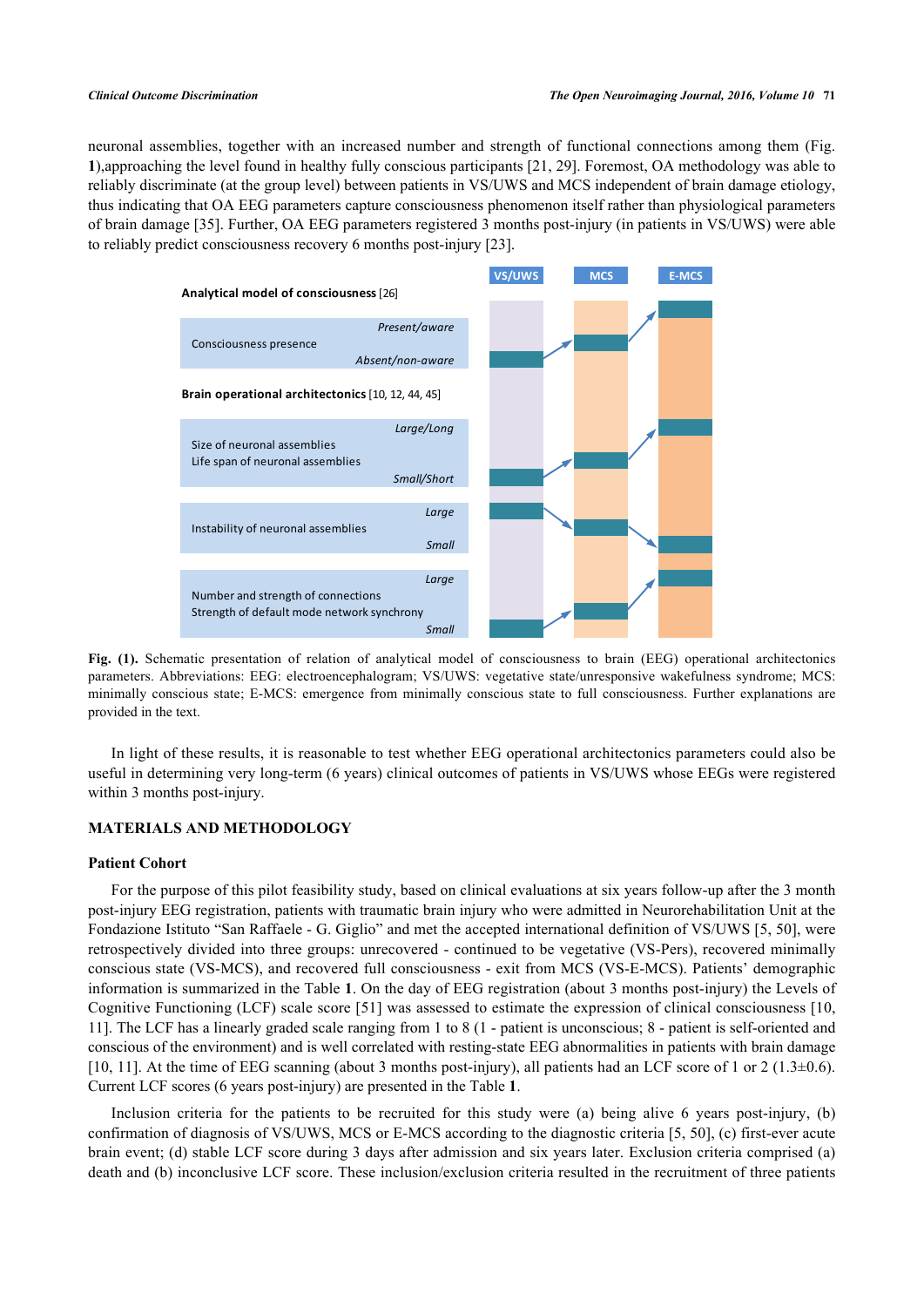#### **72** *The Open Neuroimaging Journal, 2016, Volume 10 Fingelkurts et al.*

(from the pool of fourteen VS/UWS patients): one VS-Pers patient (age  $=$  35 years), one VS-MCS patient (age  $=$  55 years), and one VS-E-MCS patient (age = 19 years).

The evaluations and manipulations (EEG recording) used for the purpose of this study did not interfere with the usual medical practice, or with the everyday rehabilitation therapies and were part of a routine screening of severe brain-injured subjects during their rehabilitation program. The study was approved by the local institutional Ethics Committee and complies with Good Medical Practice. Informed and overt consent by legal representatives of the patients was obtained, in line with the Code of Ethics of the World Medical Association (Declaration of Helsinki) and standards established by the Fondazione Istituto "San Raffaele - G. Giglio" Review Board. Data use was authorized by means of written informed consent of the VS/UWS patients' caregivers.

<span id="page-3-0"></span>**Table 1. Basic demographic and clinical characteristics of patients.**

| ٩ge                                                                                                                                                                                                                                                                                                       | Gender | ቴ<br>듮<br>ω<br>ъ<br>₫.<br>음<br>nsci | Aetiology | CT/MRI findings (in the acute phase)                                                                    | days)<br>ε<br>Time | acute<br>EEG<br>nd<br>and<br>between<br>ã<br>š | Drugs | Background<br>톱<br>EG                   | ۵<br>E<br>ъ<br>훕<br>뽇<br>12<br>෪ | 륻<br>ទី<br>9   | з<br>onscio             |
|-----------------------------------------------------------------------------------------------------------------------------------------------------------------------------------------------------------------------------------------------------------------------------------------------------------|--------|-------------------------------------|-----------|---------------------------------------------------------------------------------------------------------|--------------------|------------------------------------------------|-------|-----------------------------------------|----------------------------------|----------------|-------------------------|
| 35                                                                                                                                                                                                                                                                                                        | м      | VS/UWS                              | Trauma    | subdural and epidural hematoma in the rigth hemisphere; widespread<br>intraparenchymal microhemorrhages |                    | 46                                             | None  | Delta                                   |                                  | $\overline{2}$ | Not recov.<br>VS/UWS    |
| 55                                                                                                                                                                                                                                                                                                        | м      | VS/UWS                              | Trauma    | subdural hematoma in the left hemisphere; widespread intraparenchymal<br>microhemorrhages in the right  |                    | 48                                             | None  | Delta,<br>Theta1,<br>Theta <sub>2</sub> |                                  | $\overline{3}$ | Recovered<br><b>MCS</b> |
| 19                                                                                                                                                                                                                                                                                                        | M      | VS/UWS                              | Trauma    | fronto-temporo-parietal intraparenchymal hemorrhage in the left hemisphere                              |                    | 30                                             | None  | Delta,<br>Theta1                        |                                  | 8              | Recovered<br>E-MCS      |
| M-male; VS/UWS-vegetative state/unresponsive wakefulness syndrome; MCS-minimally conscious state; E-MCS-emergence from minimally conscious state; LCF-levelo<br>. functioning scale; CT - computer tomography; MRI - magnetic resonance imaging; Delta - 1.5–3 Hz, Theta1 - 3.5-4.5 Hz, Theta2 - 5-6.5 Hz |        |                                     |           |                                                                                                         |                    |                                                |       |                                         |                                  |                |                         |

#### **EEG Registration**

Waking resting EEG was recorded with a Neuropack (Nihon Kohden, Japan) from 19 electrodes positioned according to the International 10-20 system. The recording parameters were: 0.5-70 Hz bandpass; 200 Hz sampling rate; ~30 min. The impedance was below 5-10 kΩ. An electrooculogram (0.5-70 Hz bandpass) was also collected. Cephalic EEG reference (mean of the signals from C3 and C4 electrodes) was used. Even though there are propositions that the cephalic reference may result in an under- or over-estimation of the potentials, as we have discussed in [\[29](#page-9-9)] the amplitude variability (envelope) in the delta, theta, alpha, and beta bands did not vary significantly as a function of reference or measurement electrode impedance and that at present no agreement on a preferred solution to the reference issue is established [[29\]](#page-9-9).

EEG recordings were started if patients had their eyes open spontaneously, the eyelids were then closed by hand and kept closed until the end of registration. At the end of the recordings all patients opened their eyes spontaneously, suggesting an unchanged vigilance level throughout EEG registration. The presence of an adequate EEG-signal was determined by visual inspection of the raw signal. Epochs containing artifacts due to eye movement, eyes opening, significant muscle activity, and movements on EEG channels were marked and then automatically excluded from further analysis.

For each patient an artefact-free EEG stream was fragmented into consecutive 1-minute epochs. Further data processing was performed on each separate 1-minute epoch. Prior to OA analysis, each 1-minute epoch was bandpassfiltered (Butterworth filter of the sixth order) in the alpha (7-13 Hz), beta-1 (15-25 Hz) and beta-2 (25-30 Hz) frequency bands. Phase shifts were eliminated by forward and backward filtering. The mentioned frequency bands were chosen based on our previous studies involving DOC patients [\[21](#page-8-13), [23,](#page-9-16) [29](#page-9-9), [35](#page-9-10)] due to a fact that only these frequency oscillations have shown dynamics consistent with the analytical consciousness model [\[20\]](#page-8-14). According to this model (Fig. **[1](#page-2-0)**), OA EEG features responsible for the subjective (un)awareness of self and environment should satisfy one of the following rules: (1) NORM > MCS > VS/UWS (for awareness) or (2) NORM < MCS < VS/UWS (for unawareness) [\[20](#page-8-14)].

### **EEG Segmentation: Estimation of the Neuronal Assemblies' Attributes**

In short, the adaptive EEG segmentation algorithm can be described in two main stages (see for details [[31,](#page-9-2) [46\]](#page-10-3)): (1)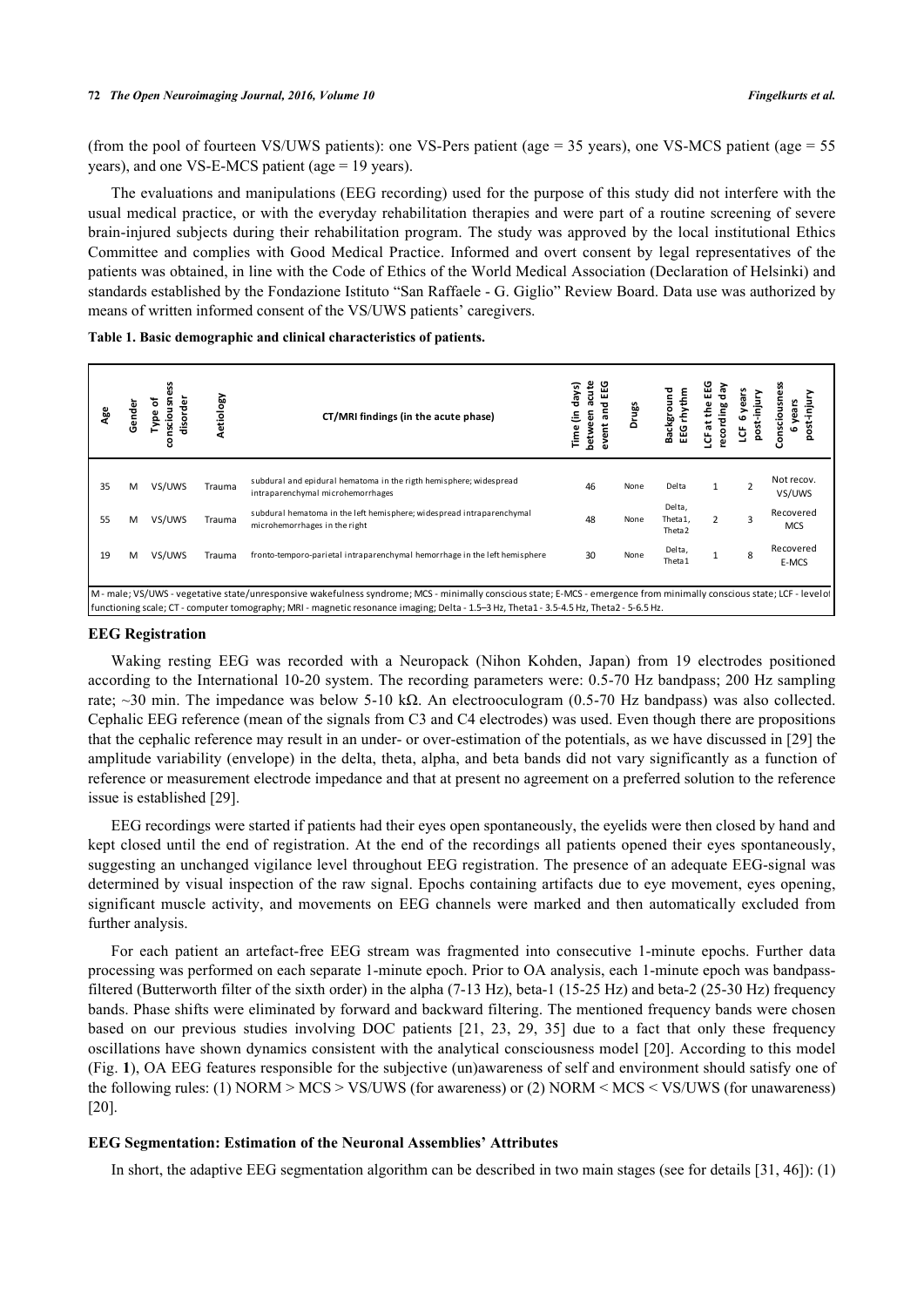preliminary identification of the boundaries between quasi-stationary segments using automated algorithm that moves a double window screening along each separate EEG channel; (2) selection of actual (real) boundaries based on the steepness of previously detected EEG amplitude changes and Student criteria. Three key EEG segment attributes were further estimated: (1) average amplitude within each segment (microvolts) - informs about the size of neuronal assemblies; (2) average length of segments (milliseconds) - informs about life-span of neuronal assemblies; (3) coefficient of amplitude variability within segments (%) - informs about instability of neuronal assemblies [\[26](#page-9-1), [28,](#page-9-7) [31](#page-9-2), [46\]](#page-10-3).

# **Synchronisation of EEG Segments among EEG Channels: Estimation of the Remote Operational (Functional) Synchrony**

Index of Operational Synchrony (for details see [\[31,](#page-9-2) [46\]](#page-10-3)) estimates synchronization of EEG quasi-stationary segments obtained from different brain locations. In brief, each boundary in one EEG channel (from any pair of EEG channels) was surrounded by a short (ms) "window". Any boundary from another channel was considered to coincide if it fell within this window. To arrive at a direct estimate of statistical significance  $(P \le 0.05)$  of the index, computer simulation of boundaries coupling was undertaken based on random shuffling of segments (500 independent trials) for each pair of EEG channels [\[31,](#page-9-2) [46\]](#page-10-3). As a result of this procedure, the stochastic levels of boundaries coupling, together with the upper and lower thresholds of significance  $(P < 0.05)$  were calculated. If there is no synchronization, the index tends toward zero, whereas positive (above upper stochastic threshold) or negative (below lower stochastic threshold) values are indicative of synchronization (coupling of EEG segments is observed significantly more often than expected by chance as a result of random shuffling during a computer simulation) or de-synchronization (coupling of EEG segments is observed significantly less than expected by chance as a result of random shuffling during a computer simulation) respectively [\[31](#page-9-2), [46\]](#page-10-3). The strength of EEG operational synchrony is proportional to the actual value of the index in each pair of EEG channels: the higher this value, the greater the strength of functional connection among neuronal assemblies located in different cortical locations [\[31](#page-9-2)]. The number of connections among neuronal assemblies corresponds to the number of statistically valid synchronous pairs of EEG channels [[31\]](#page-9-2) and is presented as a percent from the maximum possible number of connections among 19 EEG electrodes.

#### **Statistics**

For each analysed state (VS-Pers, VS-MCS, and VS-E-MCS), averages and respective standard deviations were calculated for each of the EEG operational architectonics parameters (size of neuronal assemblies, life-span of neuronal assemblies, instability of neuronal assemblies, number and strength of functional connections among neuronal assemblies) for the whole pull of corresponding 1-minute EEGs (*n* of 1-minute EEGs for VS-Pers = 20, *n* for VS-MCS = 26, *n* for VS-E-MCS = 19). Robust linear regression analyses were performed across three states (VS-Pers, VS-MCS, and VS-E-MCS) for each OA EEG parameter to test for the relation (trend estimation) between changes observed across states of consciousness 6 years post-injury and studied EEG parameters 3 months post-injury. Such linear regression analysis that estimates a "trend line" is often used to argue that a particular parameter caused observed changes at a particular point in time [\[52](#page-10-9)]. *R*-squared  $(R^2)$  - indicates the square of the residuals of the data after the fit.  $R^2$  value of 0.8-0.9 indicates a nearly perfect fit of the prediction to the data, and  $R^2$  value of 1 indicates a perfect fit. From a purely statistical point of view, it is feasible to estimate the regression line with as few as 3 estimates if data change is not random [[52\]](#page-10-9); therefore the three states in our study (VS-Pers, VS-MCS, and VS-E-MCS) are sufficient for this analysis.

#### **RESULTS**

### **Features and Dynamics of Neuronal Assemblies (Measured by EEG Segmentation)**

Fig. (**[2](#page-5-0)**) presents the mean values and result of linear regression analysis for OA EEG segment attributes that characterize different features of neuronal assemblies for all EEG locations and three states of consciousness (VS-Pers, VS-MCS and VS-E-MCS). Corresponding data are presented separately for 3 features of neuronal assemblies (size of neuronal assemblies, life-span of neuronal assemblies, instability of neuronal assemblies). One can see, that all studied parameters followed identical relations among VS-Pers, VS-MCS and VS-E-MCS sates: a linear increase in "size" (*R*<sup>2</sup>  $= 0.95 - 0.99$  for different frequency bands) and "life-span" ( $R^2 = 0.88 - 0.99$  for different frequency bands), and decrease in "instability" ( $R^2$  = 0.87–0.97 for different frequency bands) from VS/UWS state (VS-Pers) to minimally conscious state (VS-MCS) and further to the emergence from minimally conscious state (VS-E-MCS) 6 years post-injury (Fig. **[2](#page-5-0)**).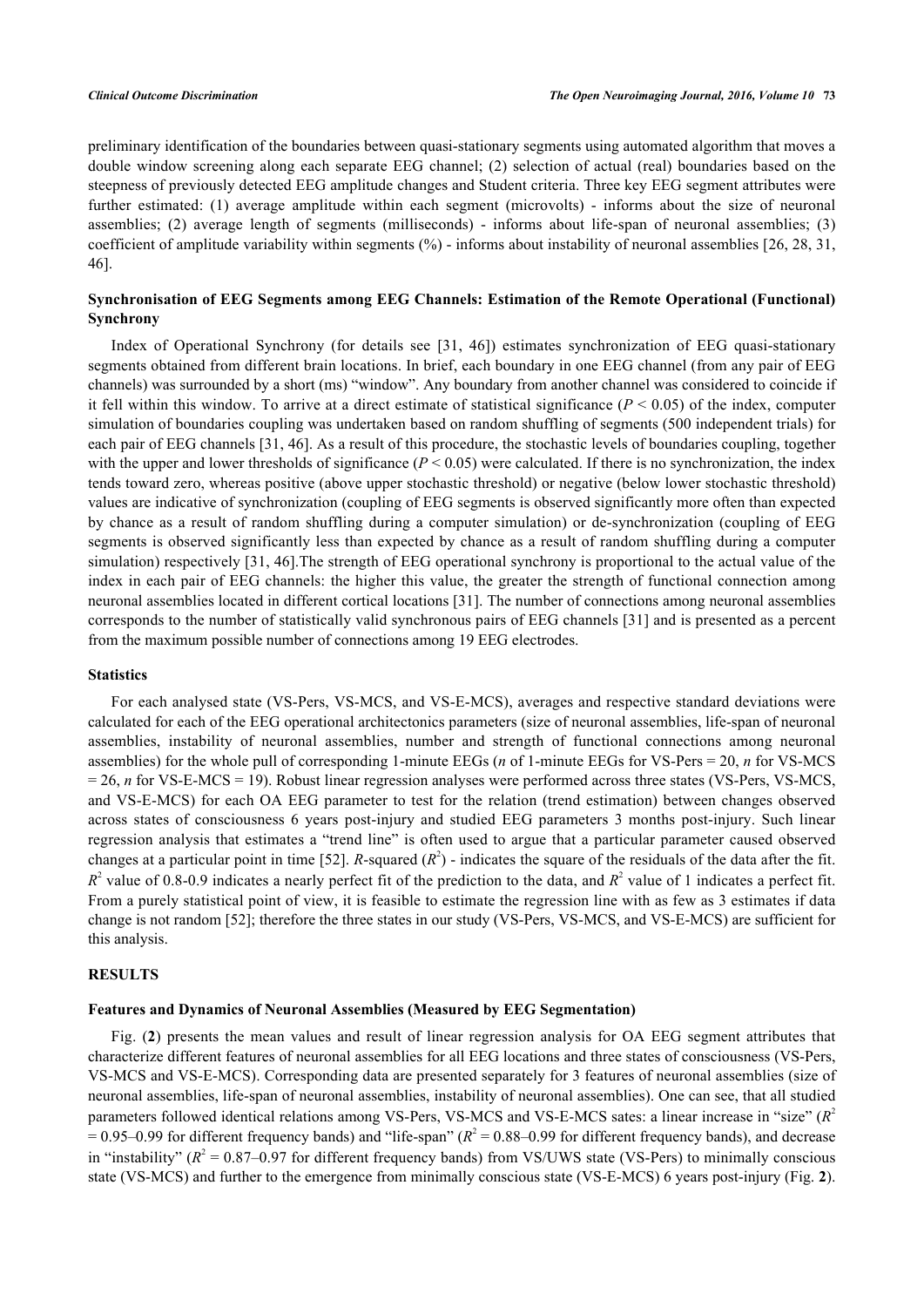This observation was similar for all 3 frequency bands (alpha, beta-1, and beta-2).

#### **Operational Synchrony of Neuronal Assemblies (Measured by EEG Segments Synchronization)**

Fig. (**[3](#page-6-0)**) presents the mean values and result of linear regression analysis for number and strength of functional connections for all EEG pair combinations that characterize remote functional connectivity between neuronal assemblies for three states of consciousness (VS-Pers, VS-MCS and VS-E-MCS). Corresponding data are organized the same way as in Fig. (**[2](#page-5-0)**). We observed that both studied parameters followed identical relations among VS-Pers, VS-MCS and VS-E-MCS sates: a linear increase in "number"  $(R^2 = 0.84 - 0.95$  for different frequency bands) and "strength"  $(R<sup>2</sup> = 0.95-0.96$  for different frequency bands) of functional connections from VS/UWS state (VS-Pers) to minimally conscious state (VS-MCS) and further to the emergence from minimally conscious state (VS-E-MCS) 6 years postinjury (Fig. **[3](#page-6-0)**). A similar direction of differences was observed in all 3 (alpha, beta-1, and beta-2) frequency bands.

<span id="page-5-0"></span>

**Fig. (2).** Features and dynamics of neuronal assemblies (indexed by EEG segment attributes) as a function of clinical outcome 6 years post-injury: Linear regression analysis. Data are averaged across all EEG channels and all 1-minute EEGs within each state. The values of attributes of neuronal assemblies indicated by the *Y*-axis: size of neuronal assemblies-amplitude within each segment (microvolt); life-span of neuronal assemblies-length of segments (milliseconds); instability of neuronal assemblies-coefficient of amplitude variability within segments  $(\%)$ . Lines in the graphs represent the linear regression equation and  $R^2$ . Abbreviations: Alpha: EEG rhythm 7-13 Hz; Beta-1: EEG rhythm 15-25 Hz; Beta-2: EEG rhythm 25-30 Hz. EEG: electroencephalogram; VS-Pers: patient continues to be in persistent vegetative state 6 years post-injury; VS-MCS: patient continues to be in minimally conscious state 6 years post-injury; VS-E-MCS: patient emerges from minimally conscious state 6 years post-injury.

# **DISCUSSION**

To the best of our knowledge, this is the first study of EEG parameters that has been registered in patients who meet all clinical criteria for the VS/UWS [\[5](#page-8-3), [28\]](#page-9-7) within 3 months post-injury and that could discriminate a very long-term (6 years) clinical outcomes of these patients. Here we have demonstrated that operational architectonics parameters of EEG structure have the capacity to discriminate patient in VS/UWS who continues to be in persistent VS/UWS from those who continue to be in MCS or even emerge from MCS (E-MCS) in a long-term perspective (6 years). More specifically, the larger the neuronal assemblies size, life-span, stability and functional connectedness among neuronal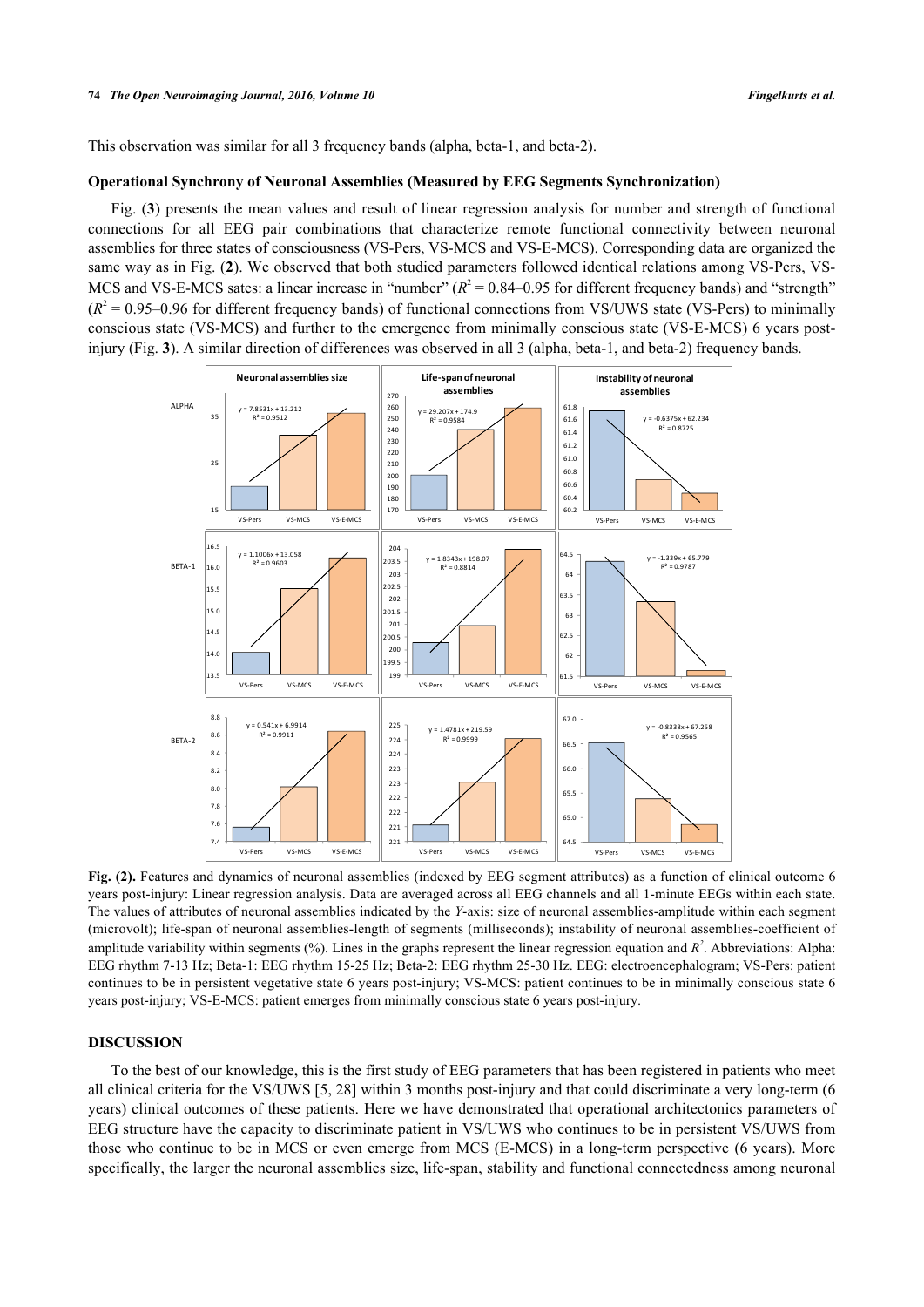assemblies, the more likely a VS/UWS patient to partially or totally regain consciousness in a long-term perspective (Figs.**1**,**2**). These results are in line with an emerging consensus regarding modern understanding of the basic requirement for consciousness - the intact dynamic binding of operations performed by multiple neuronal assemblies, which are organized within a nested hierarchical brain architecture [[16,](#page-8-12) [28](#page-9-7) - [30,](#page-9-8) [53,](#page-10-10) [54\]](#page-10-11). In this context the state of unconsciousness would be characterized by brain cortical activity which is broken down into causally independent, small, and short-lived functional modules producing local responses not capable of supporting the subjective content [\[35](#page-9-10), [41,](#page-9-17) [55\]](#page-10-12) - which is exactly what we observed in persistent VS/UWS state (Figs. **[1](#page-2-0)**, **[2](#page-5-0)**). However, if these different parameters of brain operational architecture cross a threshold for the minimal neuronal mechanisms that are jointly sufficient for any single specific conscious content - the critical level at which awareness of the environment and of the self can be reliably supported and self-regulated by the brain, then the patient is likely to regain consciousness [\[43](#page-10-0)].

<span id="page-6-0"></span>

**Fig. (3).** Operational synchrony among neuronal assemblies (indexed by EEG segments synchronization) as a function of clinical outcome 6 years post-injury: Linear regression analysis. Data are averaged across all pairs of EEG channels and all 1-minute EEGs within each state. The *Y*-axis presents values of either number (%) or strength of functional connections. Lines in the graphs represent the linear regression equation and R<sup>2</sup>. Abbreviations: Alpha: EEG rhythm 7-13 Hz; Beta-1: EEG rhythm 15-25 Hz; Beta-2: EEG rhythm 25-30 Hz. EEG: electroencephalogram; VS-Pers: patient continues to be in persistent vegetative state 6 years postinjury; VS-MCS: patient continues to be in minimally conscious state 6 years post-injury; VS-E-MCS: patient emerges from minimally conscious state 6 years post-injury.

Further, similar effects across alpha and beta frequency bands observed in this study (Figs. **[1](#page-2-0)**, **[2](#page-5-0)**) extend several lines of evidence on the strong implication of cortical alpha and beta rhythms for human higher functions and consciousness [\[20](#page-8-14), [29](#page-9-9), [56](#page-10-13), [57](#page-10-14)]. This interpretation is in line with current views that conscious awareness might depend on the dynamic formation-disassembling of neuronal assemblies synchronized on different temporal scales across various frequency bands [[58](#page-10-15) - [61](#page-10-16)].

It is important to keep in mind that although patients (who six years after brain-injury reached MCS or even E-MCS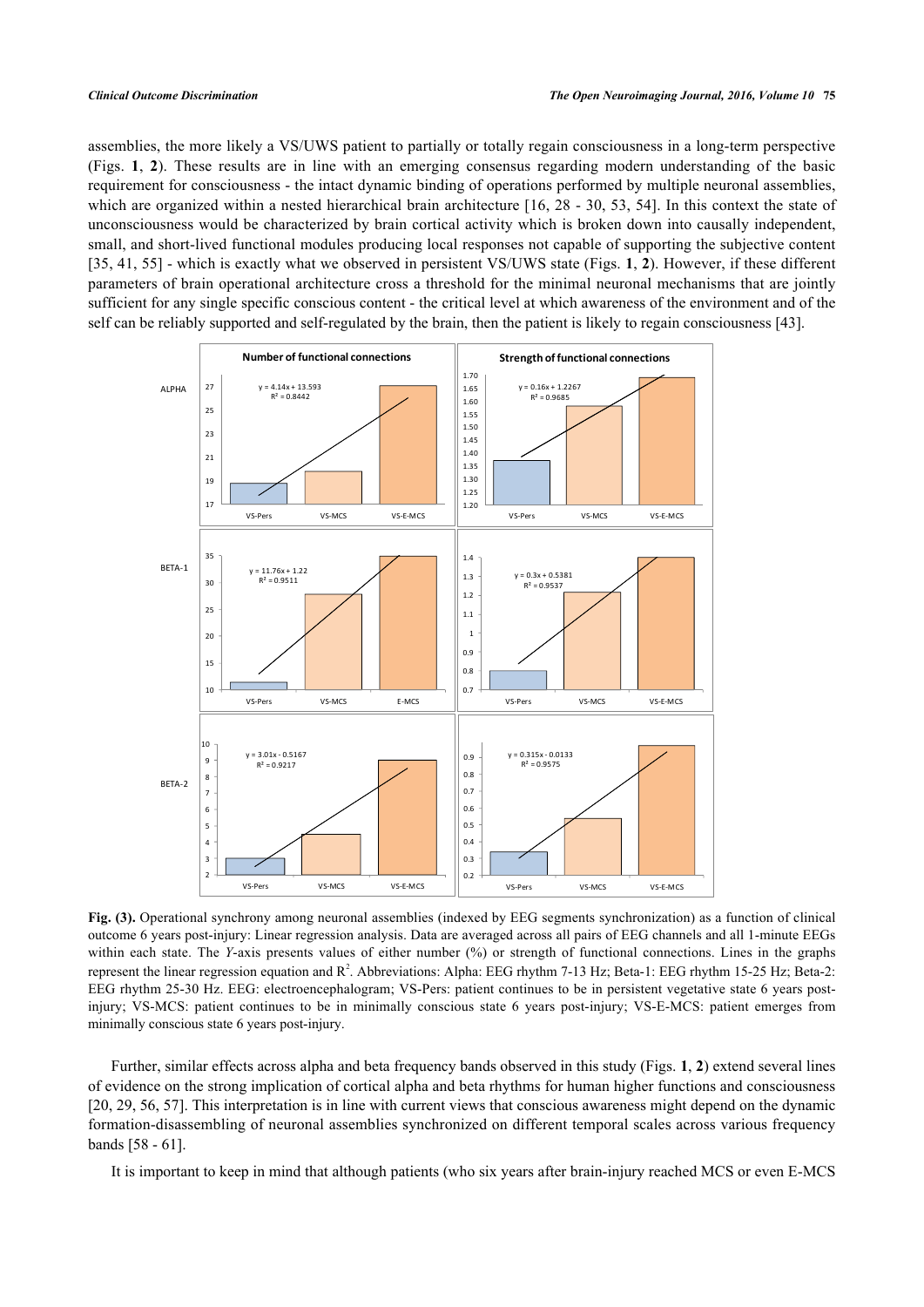condition) have demonstrated evidence of EEG operational architecture closer to actual patients in MCS or normal fully conscious subjects, they all were in VS/UWS condition during the EEG registration and their EEG operational architecture parameters did not differ from the analogues parameters estimated on the group level of patients in VS/UWS [\[29](#page-9-9)].

To conclude, the results of the present study suggest that EEG recorded at third month following brain damage, when reliable communication with patients could not yet be established and before spontaneous EEG showed significant modifications in the conventional (based on spectral analysis) parameters (see Table **[1](#page-3-0)**), if analyzed by the methods that tailored towards detecting parameters of consciousness rather than to neurophysiological processes [\[35](#page-9-10) - [42\]](#page-9-15), contains potentially useful information on the outcome of persistent VS/UWS patients 6 years later.

However, despite such promising findings, the very low number of investigated patients (one patient for each state: VS/UWS, MCS, E-MCS) suggests that evaluation of the results should be done with caution before providing indications for clinicians and should be considered preliminary. To confirm the results presented in this article, future prospective studies with a larger group of patients for each state are warranted. Nevertheless, the preliminary results of the present study are strengthened by the fact that the characterizations of the states (VS/UWS, MCS and E-MCS) in terms of EEG operational architectonics revealed in the present study coincide precisely with our previous EEG studies of DOC patients [[21,](#page-8-13) [23](#page-9-16), [29](#page-9-9), [35\]](#page-9-10). Moreover, in trend analysis (linear regression) that has been used in the present study as a main statistical method, the observations (or units of analysis) relate to time periods (years, months, days) and not to individuals [\[62](#page-10-17)].

Another possible interpretation of the results may relate to the age and the extent of the brain damage (see Table **[1](#page-3-0)**). Even though such interpretation may have sense for the youngest patient with the smallest brain damage who recovered full consciousness, it fails with the patient who continued to "stay" in the VS/UWS and who had the intermediate age and brain damage when compared with MCS patient and E-MCS patient (Table **[1](#page-3-0)**). Therefore, it is unlikely that age and extend of brain damage could explain the results of the current study. Furthermore, in [[29\]](#page-9-9) it has been argued with the examples, that loss of consciousness most likely is related with functional alterations in cortical structures and impairment in relations between them, rather than with particular brain lesions and the amount of brain damage. However, to confirm the presented results in this paper, future studies that include a larger group of patients is warranted.

# **ABBREVIATIONS**

| <b>DOC</b>   | $=$ | Disorders of Consciousness:               |
|--------------|-----|-------------------------------------------|
| <b>EEG</b>   | =   | Electroencephalogram;                     |
| <b>E-MCS</b> | =   | Emergence From Minimally Conscious State: |
| LCF          | $=$ | Levels of Cognitive Functioning           |
| <b>MCS</b>   | =   | Minimally Conscious State;                |
| <b>OA</b>    | =   | Operational Architectonics;               |
| OM           | =   | Operational Module;                       |
| Pers         | =   | Persistent                                |
| UWS          | =   | Unresponsive Wakefulness Syndrome;        |
| VS           |     | Vegetative State:                         |
|              |     |                                           |

### **FUNDING**

The authors received no financial support or funding for the research, authorship, and/or publication of this article.

# **CONFLICT OF INTEREST**

The authors confirm that this article content has no conflict of interest.

# **ACKNOWLEDGEMENTS**

The authors thank C. Prestandrea (neurophysiology technician) for EEG recordings; C. Neves (Computer Science specialist) for programming, technical, and IT support; D. Skarin for English editing.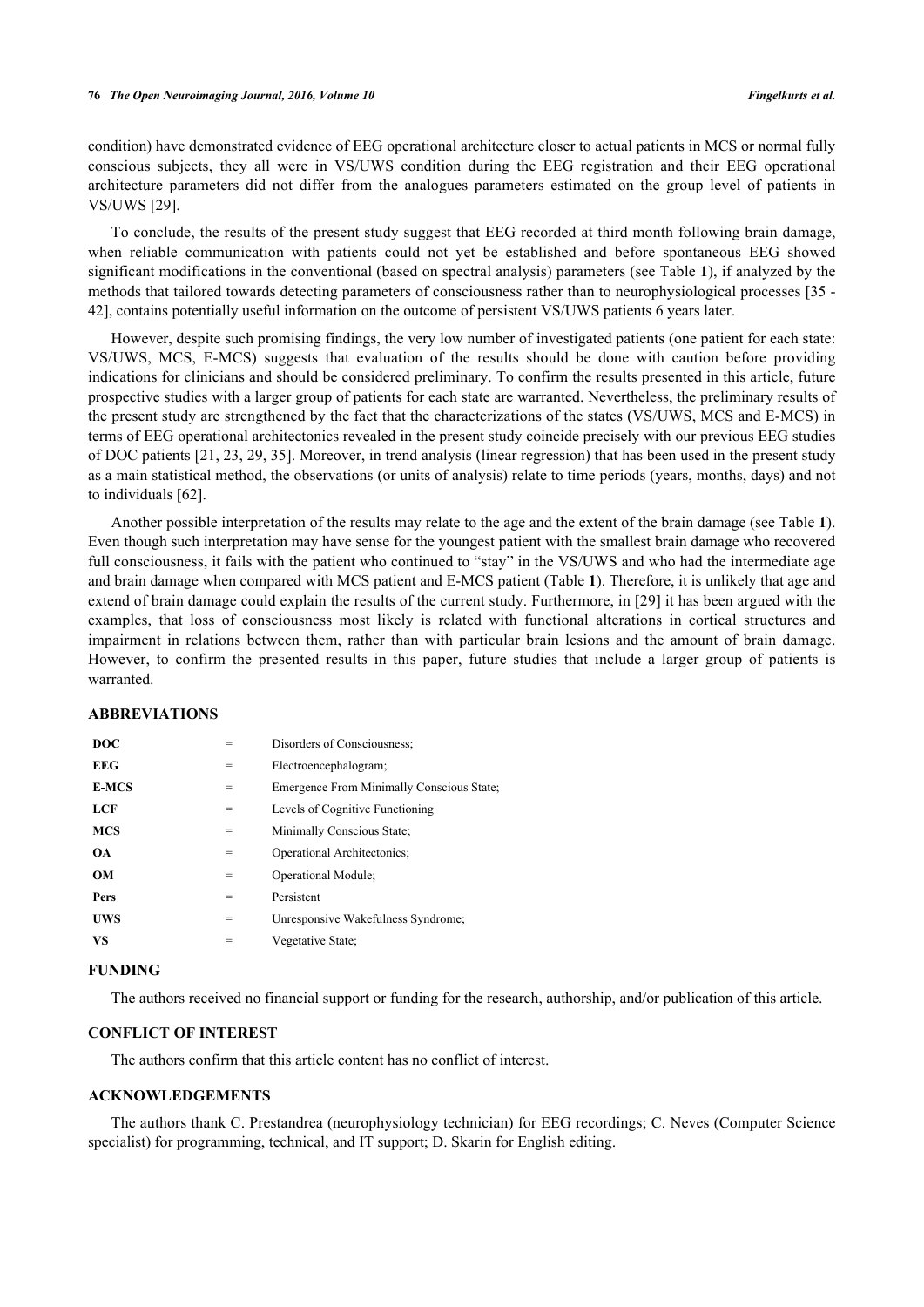# **REFERENCES**

- <span id="page-8-0"></span>[1] Monti MM, Laureys S, Owen AM. The vegetative state. BMJ 2010; 341: c3765. [\[http://dx.doi.org/10.1136/bmj.c3765\]](http://dx.doi.org/10.1136/bmj.c3765) [PMID: [20679291](http://www.ncbi.nlm.nih.gov/pubmed/20679291)]
- [2] Braakman R, Jennett WB, Minderhoud JM. Prognosis of the posttraumatic vegetative state. Acta Neurochir (Wien) 1988; 95(1-2): 49-52. [\[http://dx.doi.org/10.1007/BF01793082\]](http://dx.doi.org/10.1007/BF01793082) [PMID: [3218553](http://www.ncbi.nlm.nih.gov/pubmed/3218553)]
- <span id="page-8-1"></span>[3] Klein AM, Howell K, Straube A, Pfefferkorn T, Bender A. Rehabilitation outcome of patients with severe and prolonged disorders of consciousness after aneurysmal subarachnoid hemorrhage (aSAH). Clin Neurol Neurosurg 2013; 115(10): 2136-41. [\[http://dx.doi.org/10.1016/j.clineuro.2013.08.004](http://dx.doi.org/10.1016/j.clineuro.2013.08.004)] [PMID: [23993657\]](http://www.ncbi.nlm.nih.gov/pubmed/23993657)
- <span id="page-8-2"></span>[4] Laureys S, Celesia GG, Cohadon F, *et al.* Unresponsive wakefulness syndrome: a new name for the vegetative state or apallic syndrome. BMC Med 2010; 8: 68. [\[http://dx.doi.org/10.1186/1741-7015-8-68\]](http://dx.doi.org/10.1186/1741-7015-8-68) [PMID: [21040571](http://www.ncbi.nlm.nih.gov/pubmed/21040571)]
- <span id="page-8-3"></span>[5] The vegetative state: guidance on diagnosis and management. A report of a working party of the Royal College of Physicians. Clin Med 2003; 2: 249-54.
- <span id="page-8-4"></span>[6] Giacino JT, Ashwal S, Childs N, *et al.* The minimally conscious state: definition and diagnostic criteria. Neurology 2002; 58(3): 349-53. [\[http://dx.doi.org/10.1212/WNL.58.3.349](http://dx.doi.org/10.1212/WNL.58.3.349)] [PMID: [11839831\]](http://www.ncbi.nlm.nih.gov/pubmed/11839831)
- <span id="page-8-5"></span>[7] Fins JJ. Brain injury: The vegetative and minimally conscious states. In: Crowley M, Ed. From Birth to Death and Bench to Clinic: The Hastings Center Bioethics Briefing Book for Journalists, Policymakers, and Campaigns. Garrison, NY: The Hastings Center 2008; pp. 15-20.
- <span id="page-8-6"></span>[8] Schiff ND, Nauvel T, Victor JD. Large-scale brain dynamics in disorders of consciousness. Curr Opin Neurobiol 2014; 25: 7-14. [\[http://dx.doi.org/10.1016/j.conb.2013.10.007\]](http://dx.doi.org/10.1016/j.conb.2013.10.007) [PMID: [24709594](http://www.ncbi.nlm.nih.gov/pubmed/24709594)]
- <span id="page-8-7"></span>[9] Guérit JM, Amantini A, Amodio P, *et al.* Consensus on the use of neurophysiological tests in the intensive care unit (ICU): electroencephalogram (EEG), evoked potentials (EP), and electroneuromyography (ENMG). Neurophysiol Clin 2009; 39(2): 71-83. [\[http://dx.doi.org/10.1016/j.neucli.2009.03.002\]](http://dx.doi.org/10.1016/j.neucli.2009.03.002) [PMID: [19467437](http://www.ncbi.nlm.nih.gov/pubmed/19467437)]
- <span id="page-8-9"></span>[10] Bagnato S, Boccagni C, Prestandrea C, Sant'Angelo A, Castiglione A, Galardi G. Prognostic value of standard EEG in traumatic and nontraumatic disorders of consciousness following coma. Clin Neurophysiol 2010; 121(3): 274-80. [\[http://dx.doi.org/10.1016/j.clinph.2009.11.008](http://dx.doi.org/10.1016/j.clinph.2009.11.008)] [PMID: [20005157\]](http://www.ncbi.nlm.nih.gov/pubmed/20005157)
- <span id="page-8-10"></span>[11] Boccagni C, Bagnato S, Sant Angelo A, Prestandrea C, Galardi G. Usefulness of standard EEG in predicting the outcome of patients with disorders of consciousness after anoxic coma. J Clin Neurophysiol 2011; 28(5): 489-92. [PMID: [21946372\]](http://www.ncbi.nlm.nih.gov/pubmed/21946372)
- [12] Kotchoubey B, Lang S, Mezger G, *et al.* Information processing in severe disorders of consciousness: vegetative state and minimally conscious state. Clin Neurophysiol 2005; 116(10): 2441-53. [\[http://dx.doi.org/10.1016/j.clinph.2005.03.028](http://dx.doi.org/10.1016/j.clinph.2005.03.028)] [PMID: [16002333\]](http://www.ncbi.nlm.nih.gov/pubmed/16002333)
- [13] Schiff ND, Nauvel T, Victor JD. Large-scale brain dynamics in disorders of consciousness. Curr Opin Neurobiol 2014; 25: 7-14. [\[http://dx.doi.org/10.1016/j.conb.2013.10.007\]](http://dx.doi.org/10.1016/j.conb.2013.10.007) [PMID: [24709594](http://www.ncbi.nlm.nih.gov/pubmed/24709594)]
- <span id="page-8-8"></span>[14] Sitt JD, King JR, El Karoui I, *et al.* Large scale screening of neural signatures of consciousness in patients in a vegetative or minimally conscious state. Brain 2014; 137(Pt 8): 2258-70. [\[http://dx.doi.org/10.1093/brain/awu141\]](http://dx.doi.org/10.1093/brain/awu141) [PMID: [24919971](http://www.ncbi.nlm.nih.gov/pubmed/24919971)]
- <span id="page-8-11"></span>[15] Synek VM. EEG abnormality grades and subdivisions of prognostic importance in traumatic and anoxic coma in adults. Clin Electroencephalogr 1988; 19(3): 160-6. [\[http://dx.doi.org/10.1177/155005948801900310\]](http://dx.doi.org/10.1177/155005948801900310) [PMID: [3416501](http://www.ncbi.nlm.nih.gov/pubmed/3416501)]
- <span id="page-8-12"></span>[16] Sarà M, Pistoia F, Pasqualetti P, Sebastiano F, Onorati P, Rossini PM. Functional isolation within the cerebral cortex in the vegetative state: a nonlinear method to predict clinical outcomes. Neurorehabil Neural Repair 2011; 25(1): 35-42. [\[http://dx.doi.org/10.1177/1545968310378508\]](http://dx.doi.org/10.1177/1545968310378508) [PMID: [20952634](http://www.ncbi.nlm.nih.gov/pubmed/20952634)]
- [17] Gosseries O, Schnakers C, Ledoux D, *et al.* Automated EEG entropy measurements in coma, vegetative state/unresponsive wakefulness syndrome and minimally conscious state. Funct Neurol 2011; 26(1): 25-30. [PMID: [21693085\]](http://www.ncbi.nlm.nih.gov/pubmed/21693085)
- [18] Lehembre R, Marie-Aurélie B, Vanhaudenhuyse A, *et al.* Resting-state EEG study of comatose patients: a connectivity and frequency analysis to find differences between vegetative and minimally conscious states. Funct Neurol 2012; 27(1): 41-7. [PMID: [22687166\]](http://www.ncbi.nlm.nih.gov/pubmed/22687166)
- [19] Fingelkurts AnA, Fingelkurts AlA, Bagnato S, Boccagni C, Galardi G. Life or death: prognostic value of a resting EEG with regards to survival in patients in vegetative and minimally conscious States. PLoS One 2011; 6(10): e25967. [\[http://dx.doi.org/10.1371/journal.pone.0025967](http://dx.doi.org/10.1371/journal.pone.0025967)] [PMID: [21998732\]](http://www.ncbi.nlm.nih.gov/pubmed/21998732)
- <span id="page-8-14"></span>[20] Fingelkurts AnA, Fingelkurts AlA, Bagnato S, Boccagni C, Galardi G. EEG oscillatory states as neuro-phenomenology of consciousness as revealed from patients in vegetative and minimally conscious states. Conscious Cogn 2012; 21(1): 149-69. [\[http://dx.doi.org/10.1016/j.concog.2011.10.004](http://dx.doi.org/10.1016/j.concog.2011.10.004)] [PMID: [22054641\]](http://www.ncbi.nlm.nih.gov/pubmed/22054641)
- <span id="page-8-13"></span>[21] Fingelkurts AnA, Fingelkurts AlA, Bagnato S, Boccagni C, Galardi G. DMN operational synchrony relates to self-consciousness: Evidence from patients in vegetative and minimally conscious states. Open Neuroimaging J 2012; 6: 55-68.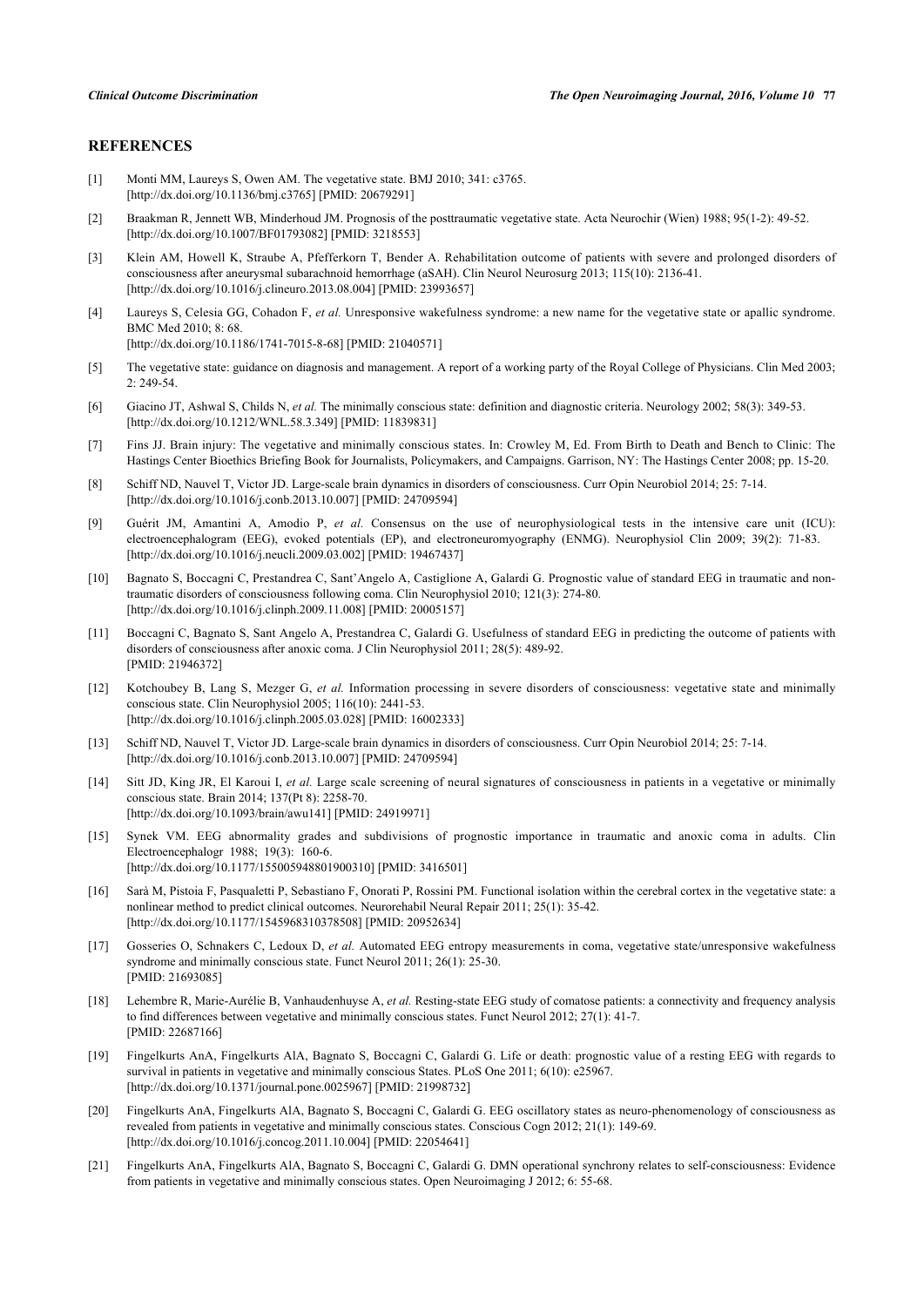[\[http://dx.doi.org/10.2174/1874440001206010055\]](http://dx.doi.org/10.2174/1874440001206010055)

- [22] Fingelkurts AnA, Fingelkurts AlA, Bagnato S, Boccagni C, Galardi G. The value of spontaneous EEG oscillations in distinguishing patients in vegetative and minimally conscious states. Suppl Clin Neurophysiol 2013; 62: 81-99. [\[http://dx.doi.org/10.1016/B978-0-7020-5307-8.00005-3](http://dx.doi.org/10.1016/B978-0-7020-5307-8.00005-3)] [PMID: [24053033](http://www.ncbi.nlm.nih.gov/pubmed/24053033)]
- <span id="page-9-16"></span>[23] Fingelkurts AnA, Fingelkurts AlA, Bagnato S, Boccagni C, Galardi G. Prognostic value of resting-state electroencephalography structure in disentangling vegetative and minimally conscious states: a preliminary study. Neurorehabil Neural Repair 2013; 27(4): 345-54. [\[http://dx.doi.org/10.1177/1545968312469836\]](http://dx.doi.org/10.1177/1545968312469836) [PMID: [23295724](http://www.ncbi.nlm.nih.gov/pubmed/23295724)]
- [24] Höller Y, Thomschewski A, Bergmann J, *et al.* Connectivity biomarkers can differentiate patients with different levels of consciousness. Clin Neurophysiol 2014; 125(8): 1545-55. [\[http://dx.doi.org/10.1016/j.clinph.2013.12.095](http://dx.doi.org/10.1016/j.clinph.2013.12.095)] [PMID: [24394693\]](http://www.ncbi.nlm.nih.gov/pubmed/24394693)
- <span id="page-9-0"></span>[25] Mesin L, Costa P. Prognostic value of EEG indexes for the Glasgow outcome scale of comatose patients in the acute phase. J Clin Monit Comput 2014; 28(4): 377-85. [\[http://dx.doi.org/10.1007/s10877-013-9544-4\]](http://dx.doi.org/10.1007/s10877-013-9544-4) [PMID: [24343155](http://www.ncbi.nlm.nih.gov/pubmed/24343155)]
- <span id="page-9-1"></span>[26] Nunez PL. Toward a quantitative description of large-scale neocortical dynamic function and EEG. Behav Brain Sci 2000; 23(3): 371-98. [\[http://dx.doi.org/10.1017/S0140525X00003253](http://dx.doi.org/10.1017/S0140525X00003253)] [PMID: [11301576\]](http://www.ncbi.nlm.nih.gov/pubmed/11301576)
- [27] John ER. The neurophysics of consciousness. Brain Res Brain Res Rev 2002; 39(1): 1-28. [\[http://dx.doi.org/10.1016/S0165-0173\(02\)00142-X\]](http://dx.doi.org/10.1016/S0165-0173(02)00142-X) [PMID: [12086706](http://www.ncbi.nlm.nih.gov/pubmed/12086706)]
- <span id="page-9-7"></span>[28] Fingelkurts AnA, Fingelkurts AlA. Mapping of the brain operational architectonics. In: Focus on Brain Mapping Research. NewYork: Nova Science Publishers Inc 2005; pp. 59-98.
- <span id="page-9-9"></span>[29] Fingelkurts AnA, Fingelkurts AlA, Bagnato S, Boccagni C, Galardi G. Toward operational architectonics of consciousness: basic evidence from patients with severe cerebral injuries. Cogn Process 2012; 13(2): 111-31. [\[http://dx.doi.org/10.1007/s10339-011-0416-x\]](http://dx.doi.org/10.1007/s10339-011-0416-x) [PMID: [21984310](http://www.ncbi.nlm.nih.gov/pubmed/21984310)]
- <span id="page-9-8"></span>[30] Fingelkurts AnA, Fingelkurts AlA, Neves CFH. Consciousness as a phenomenon in the operational architectonics of brain organization: Criticality and self-organization considerations. Chaos Solitons Fractals 2013; 55: 13-31. [\[http://dx.doi.org/10.1016/j.chaos.2013.02.007](http://dx.doi.org/10.1016/j.chaos.2013.02.007)]
- <span id="page-9-2"></span>[31] Fingelkurts AnA, Fingelkurts AlA. Operational architectonics methodology for EEG analysis: Theory and results. Neuromethods 2015; 91: 1-59.

[\[http://dx.doi.org/10.1007/7657\\_2013\\_60\]](http://dx.doi.org/10.1007/7657_2013_60)

- <span id="page-9-3"></span>[32] Rossi Sebastiano D, Panzica F, Visani E, *et al.* Significance of multiple neurophysiological measures in patients with chronic disorders of consciousness. Clin Neurophysiol 2015; 126(3): 558-64. [\[http://dx.doi.org/10.1016/j.clinph.2014.07.004](http://dx.doi.org/10.1016/j.clinph.2014.07.004)] [PMID: [25082091\]](http://www.ncbi.nlm.nih.gov/pubmed/25082091)
- <span id="page-9-4"></span>[33] de Beaufort I. Patients in a persistent vegetative state-a Dutch perspective. N Engl J Med 2005; 352(23): 2373-5. [\[http://dx.doi.org/10.1056/NEJMp058094\]](http://dx.doi.org/10.1056/NEJMp058094) [PMID: [15944421](http://www.ncbi.nlm.nih.gov/pubmed/15944421)]
- <span id="page-9-5"></span>[34] KNMG (Royal Dutch Medical Association) Commissie Aanvaardbaarheid Levensbeëindigend handelen Medisch handelen rond het levenseinde bij wilsonbekwame patiënten [Medical end-of-life practice for incompetent patients: Patients in a vegetative state] [in Dutch] Houten/Diegem: Bohn Stafleu Van Loghum; 1997.
- <span id="page-9-10"></span>[35] Fingelkurts AnA, Fingelkurts AlA, Bagnato S, Boccagni C, Galardi G. Dissociation of vegetative and minimally conscious patients based on brain operational architectonics: factor of etiology. Clin EEG Neurosci 2013; 44(3): 209-20. [\[http://dx.doi.org/10.1177/1550059412474929\]](http://dx.doi.org/10.1177/1550059412474929) [PMID: [23666956](http://www.ncbi.nlm.nih.gov/pubmed/23666956)]
- <span id="page-9-11"></span>[36] Overgaard M, Overgaard R. Measurements of consciousness in the vegetative state. Lancet 2011; 378(9809): 2052-4. [\[http://dx.doi.org/10.1016/S0140-6736\(11\)61591-2\]](http://dx.doi.org/10.1016/S0140-6736(11)61591-2) [PMID: [22078856](http://www.ncbi.nlm.nih.gov/pubmed/22078856)]
- <span id="page-9-12"></span>[37] Kotchoubey B, Lang S, Bostanov V, Birbaumer N. Is there a mind? Electrophysiology of unconscious patients. News Physiol Sci 2002; 17: 38-42.
	- [PMID: [11821535\]](http://www.ncbi.nlm.nih.gov/pubmed/11821535)
- <span id="page-9-13"></span>[38] Schnakers C, Zasler ND. Pain assessment and management in disorders of consciousness. Curr Opin Neurol 2007; 20(6): 620-6. [\[http://dx.doi.org/10.1097/WCO.0b013e3282f169d9\]](http://dx.doi.org/10.1097/WCO.0b013e3282f169d9) [PMID: [17992079](http://www.ncbi.nlm.nih.gov/pubmed/17992079)]
- <span id="page-9-14"></span>[39] Boly M, Massimini M, Tononi G. Theoretical approaches to the diagnosis of altered states of consciousness. Prog Brain Res 2009; 177: 383-98.

[\[http://dx.doi.org/10.1016/S0079-6123\(09\)17727-0\]](http://dx.doi.org/10.1016/S0079-6123(09)17727-0) [PMID: [19818916](http://www.ncbi.nlm.nih.gov/pubmed/19818916)]

- <span id="page-9-6"></span>[40] Fingelkurts AnA, Fingelkurts AlA, Bagnato S, Boccagni C, Galardi G. Do we need a theory-based assessment of consciousness in the field of disorders of consciousness? Front Hum Neurosci 2014; 8: 402. [\[http://dx.doi.org/10.3389/fnhum.2014.00402\]](http://dx.doi.org/10.3389/fnhum.2014.00402) [PMID: [24926250](http://www.ncbi.nlm.nih.gov/pubmed/24926250)]
- <span id="page-9-17"></span>[41] Tononi G. Consciousness as integrated information: a provisional manifesto. Biol Bull 2008; 215(3): 216-42. [\[http://dx.doi.org/10.2307/25470707\]](http://dx.doi.org/10.2307/25470707) [PMID: [19098144](http://www.ncbi.nlm.nih.gov/pubmed/19098144)]
- <span id="page-9-15"></span>[42] Kotchoubey B, Lang S. Intuitive *versus* theory-based assessment of consciousness: the problem of low-level consciousness. Clin Neurophysiol 2011; 122(3): 430-2. [\[http://dx.doi.org/10.1016/j.clinph.2010.07.011](http://dx.doi.org/10.1016/j.clinph.2010.07.011)] [PMID: [21256077\]](http://www.ncbi.nlm.nih.gov/pubmed/21256077)